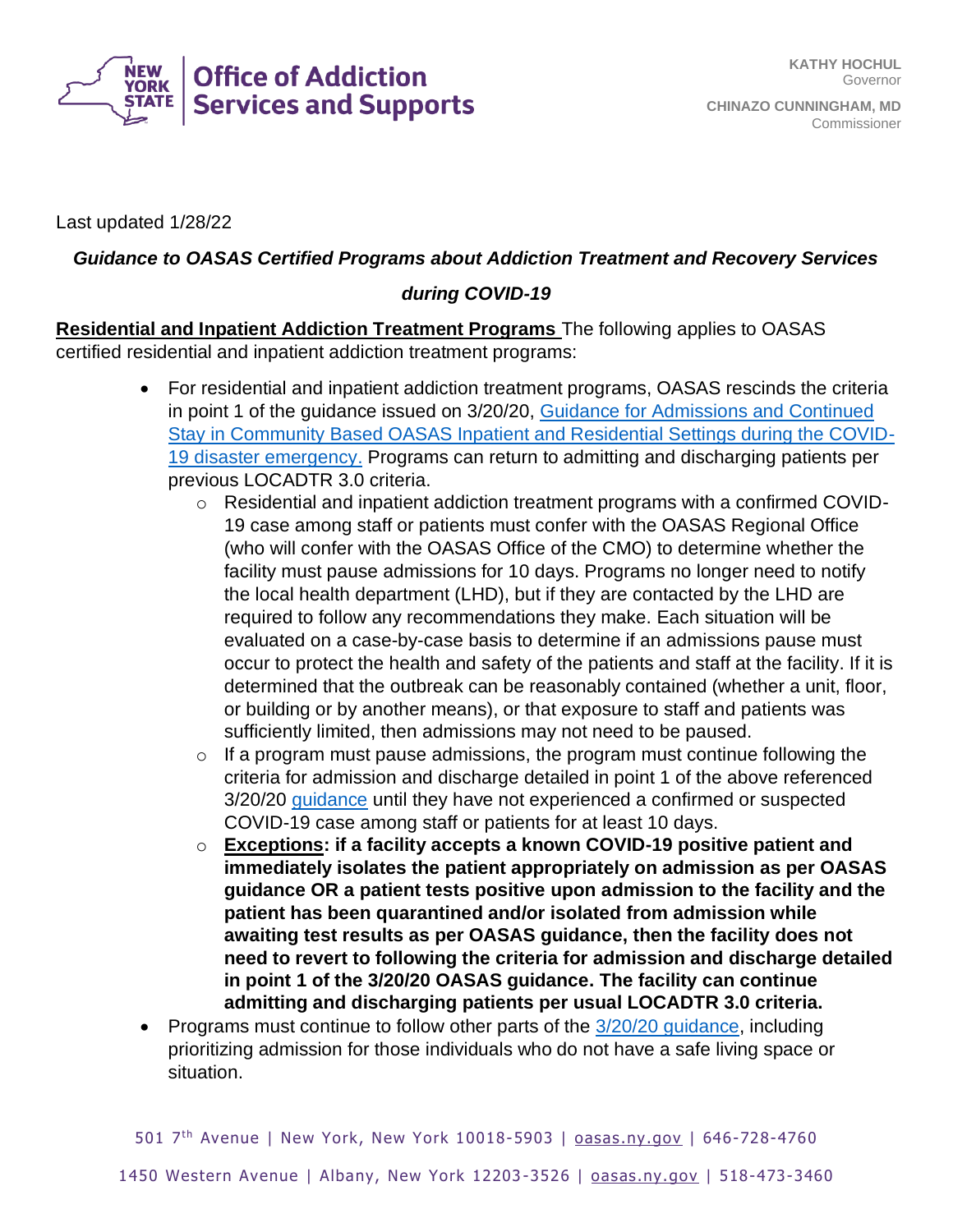- Programs must continue to follow all infection control guidance from OASAS, the NYS Department of Health (DOH), and local health departments (LHD) (i.e., formal and informal written and verbal communications from the LHD), including but not limited to, reserving at least one private room at all times for patients who may need to be isolated or quarantined, as well as maintaining a low enough total census to allow for continued social/physical distancing within programs.
- Programs must continue to report both staff and patient COVID-19 cases to their OASAS Regional Office and follow any recommendations, if given, by their LHD.
	- o Please note that the LHD and the NYS DOH have the ability to place further temporary restrictions on program admissions as the result of outbreak investigation activities. If this occurs, programs should immediately notify the OASAS Regional Office. Please note that the LHD will no longer engage in contact tracing as per the 1/14/22 NYS DOH guidance (see [here](https://coronavirus.health.ny.gov/system/files/documents/2022/01/IsolationQuarantineFAQ_1.14.22.pdf) and [here\)](https://coronavirus.health.ny.gov/system/files/documents/2022/01/CT_FAQ%20for%20Employers_1.14.22.pdf). Programs will be responsible for determining close and proximate contacts of cases identified in their programs to take necessary measures with respect to testing, quarantine, and isolation.
- Residential and inpatient addiction treatment programs may allow visitation to and from programs. No client who is being isolated or quarantined due to COVID-19, suspected COVID-19, or a recent contact with a case of COVID-19, may have visitors at the program or be allowed to leave the program to visit in the community. Programs must continue to schedule and pre-screen all visitors to the program per infection control guidance from OASAS and must adhere to social/physical distancing between all parties during visits, as well as require face coverings. All visits should occur in pre-designated areas to facilitate infection control and social/physical distancing practices. One-on-one visits and visits outdoors should be encouraged. However, indoor visits of limited size (depending on the size of the room) and duration (less than an hour) can occur. When residents visit the community outside the program, they must be educated about standard infection control practices before the visit (i.e., hand hygiene, face coverings, social/physical distancing) and must be screened for COVID-19 symptoms and risk (including taking their temperature) in-person when returning and, if the screening is positive, must be isolated or quarantined as appropriate per infection control guidance from OASAS, Resources for resident visitation in the community can be found in the OASAS COVID-19 Infection Control Summary for Non-hospital-based Inpatient and Residential Addiction Treatment Providers (see [here\)](https://oasas.ny.gov/oasas-treatment-residential).
	- o Any program that has a confirmed COVID-19 case among staff or patients must restrict non-critical visitation to and from the programs until they have not experienced a confirmed or suspected COVID-19 case among staff or patients for at least 10 days. **Exceptions: if a facility accepts a known COVID-19 positive patient and immediately isolates the patient appropriately on admission as per OASAS guidance OR a patient tests positive upon admission to the facility and the patient has been quarantined and/or isolated from admission while awaiting test results as per OASAS guidance, then the facility does not need to restrict non-critical visitation as per above.**
	- o Please note that the LHD and the NYS DOH have the ability to place further temporary restrictions on program admissions as the result of outbreak

501 7<sup>th</sup> Avenue | New York, New York 10018-5903 | **oasas.ny.gov | 646-728-4760** 

1450 Western Avenue | Albany, New York 12203 -3526 | [oasas.ny.gov](http://www.oasas.ny.gov/) | 518-473-3460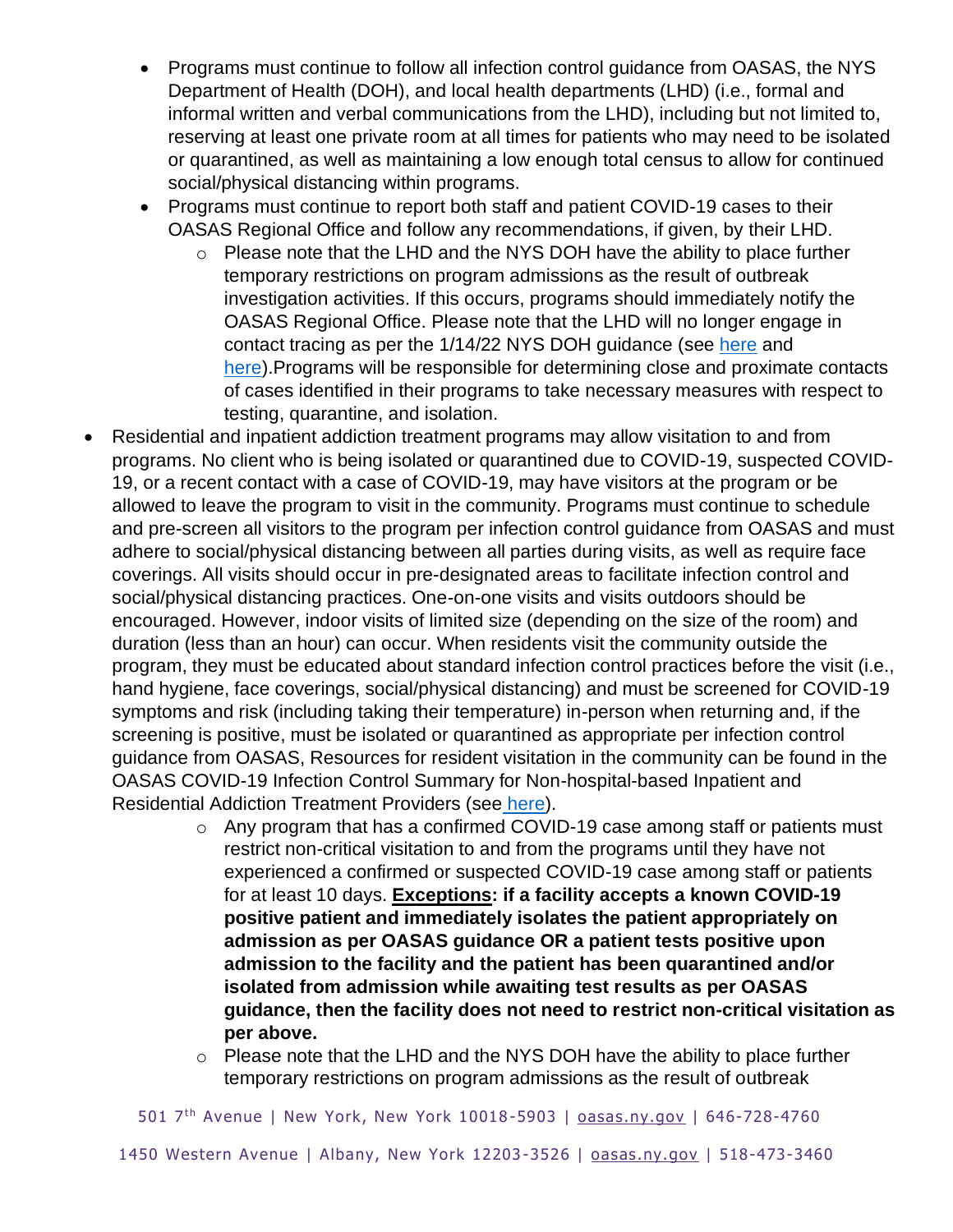investigation activities. If this occurs, programs should immediately notify the OASAS Regional Office. Please note that the LHD will no longer engage in contact tracing as per the 1/14/22 NYS DOH guidance (see [here](https://coronavirus.health.ny.gov/system/files/documents/2022/01/IsolationQuarantineFAQ_1.14.22.pdf) and [here\)](https://coronavirus.health.ny.gov/system/files/documents/2022/01/CT_FAQ%20for%20Employers_1.14.22.pdf). Programs will be responsible for determining close and proximate contacts of cases identified in their programs to take necessary measures with respect to testing, quarantine, and isolation.

## **Outpatient Addiction Treatment Programs**

Outpatient addiction treatment programs can modify how they follow the 4/19/20 guidance, [New York](http://oasas.ny.gov/covid-19-guidance-outpatient-programs)  [State Office of Addiction Services and Supports \(OASAS\) COVID-19 Guidance for Outpatient](http://oasas.ny.gov/covid-19-guidance-outpatient-programs)  [Addiction Treatment Programs,](http://oasas.ny.gov/covid-19-guidance-outpatient-programs) as follows:

- Telepractice is still the preferred method of providing treatment, whenever possible; however, in person treatment may resume consistent with this guidance.
- Programs must continue to follow all infection control guidance, including the 3/11/20 [Guidance for NYS Behavioral Health Programs](/covid-19-guidance-march-7-2020) and the Addendum to said guidance issued (10/1/21).(see [here\)](http://oasas.ny.gov/covid-19-guidance-outpatient-programs)
- All settings, as well as program policies and protocols, need to be assessed for their ability to maintain infection control standards and social/physical distancing, such as (but not limited to) having waiting areas with clear direction about seating and standing distances indicated with tape or other markings.
	- o Any program that has a confirmed COVID-19 case among staff or patients onsite *that results in contact tracing activity among anyone who was on-site* must revert to restricting all in-person services except critical services that cannot be otherwise performed per the guidance, [New York State Office of Addiction](http://oasas.ny.gov/covid-19-guidance-outpatient-programs)  [Services and Supports \(OASAS\) COVID-19 Guidance for Outpatient Addiction](http://oasas.ny.gov/covid-19-guidance-outpatient-programs) [Treatment Programs,](http://oasas.ny.gov/covid-19-guidance-outpatient-programs) until there has not been a confirmed or suspected COVID-19 case among staff or patients on-site for at least 10 days.
	- o Please note that the LHD and the NYS DOH have the ability to place further temporary restrictions on program admissions as the result of outbreak investigation activities. If this occurs, programs should immediately notify the OASAS Regional Office. Please note that the LHD will no longer engage in contact tracing as per the 1/14/22 NYS DOH guidance (see [here](https://coronavirus.health.ny.gov/system/files/documents/2022/01/IsolationQuarantineFAQ_1.14.22.pdf) and [here\)](https://coronavirus.health.ny.gov/system/files/documents/2022/01/CT_FAQ%20for%20Employers_1.14.22.pdf). Programs will be responsible for determining close and proximate contacts of cases identified in their programs to take necessary measures with respect to testing, quarantine, and isolation.
- Programs must have a plan to maintain adequate social/physical distancing among/between any onsite staff and clients. All staff who have close physical contact with clients must wear surgical masks\*. Eye protection (face shield or goggles) is recommended for all staff who have close physical contact with clients. See OASAS masking guidance [here.](/guidance-mask-wearing-requirements) All staff who do not fit in the categories specified in the masking guidance may wear cloth face coverings. All masks and face coverings must fit the face snugly and cover completely the nose and mouth. All clients must wear face coverings when on site unless otherwise documented by the

501 7<sup>th</sup> Avenue | New York, New York 10018-5903 | **oasas.ny.gov | 646-728-4760**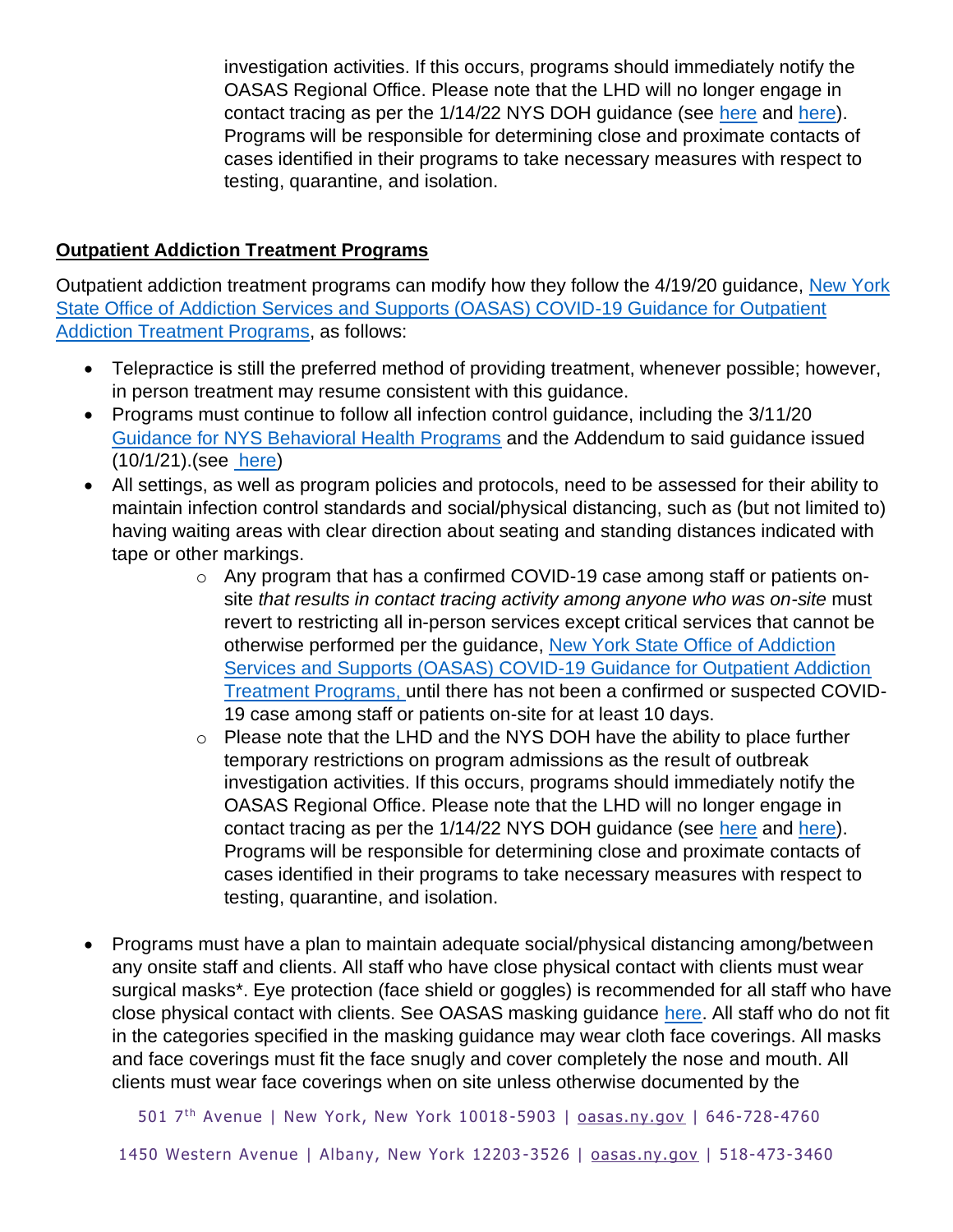individual's medical provider as having a medical reason that they cannot do so. See NYS DOH guidance on recommended eye protection [here](https://coronavirus.health.ny.gov/system/files/documents/2020/11/hcp_eye_protection_guidance_112520.pdf) and CDC guidance on eye protection [here.](https://oasas.ny.gov/system/files/documents/2021/12/masking-guidance.pdf) See OASAS masking guidance here. \*See the CDC updated mask guidance and recommendations [here.](https://www.cdc.gov/coronavirus/2019-ncov/prevent-getting-sick/types-of-masks.html)

- In-person **individual sessions** may occur with mandatory masks or face coverings for staff and mandatory face coverings for clients\*. Eye protection (face shield or goggles) is recommended for staff with close physical contact with patients. Social/physical distancing should be maintained, and providers should still consider the risks vs benefits of in-person sessions (including risk to clients during transport to/from the program) for each client in the context of continued COVID-19 infection risk. See NYS DOH guidance on recommended eye protection [here](https://coronavirus.health.ny.gov/system/files/documents/2020/11/hcp_eye_protection_guidance_112520.pdf) and CDC guidance on eye protection [here.](https://www.cdc.gov/coronavirus/2019-ncov/hcp/infection-control-recommendations.html?CDC_AA_refVal=https%3A%2F%2Fwww.cdc.gov%2Fcoronavirus%2F2019-ncov%2Finfection-control%2Fcontrol-recommendations.html#anchor_1604360738701) See OASAS masking guidance [here.](https://oasas.ny.gov/guidance-mask-wearing-requirements) \*See the CDC updated mask guidance and recommendations [here.](https://www.cdc.gov/coronavirus/2019-ncov/prevent-getting-sick/types-of-masks.html)
- **Toxicology** can resume but to the extent possible should occur only in the context of an inperson program visit for another reason, and the risks vs benefits of in-person procedures (including risk to clients during transport to/from the program) should be considered for each client in the context of continued COVID-19 infection risk. In general, toxicology should not be frequent and for some clients may still not occur at all. See OASAS guidance on toxicology [here.](/guidance-toxicology-use-oasas-certified-programs)
- Outpatient addiction treatment programs may resume in-person **group counseling** indoors. Programs must continue to schedule and pre-screen all clients scheduled for an in-person group visit per [previous outpatient guidance from OASAS,](http://oasas.ny.gov/covid-19-guidance-outpatient-programs) and must adhere to social/physical distancing between all parties during groups, as well as require [face coverings](https://coronavirus.health.ny.gov/system/files/documents/2020/04/doh_covid19_eo20217-20218publicfacecovering_041720.pdf) for clients and require masks or face coverings for staff\*. Eye protection (face shield or goggles) is also recommended for staff who have close physical contact with clients. Indoor groups should be of limited size (depending on room size) and duration (less than an hour). See NYS DOH guidance on recommended eye protection [here](https://coronavirus.health.ny.gov/system/files/documents/2020/11/hcp_eye_protection_guidance_112520.pdf) and CDC guidance on eye protection [here.](https://www.cdc.gov/coronavirus/2019-ncov/hcp/infection-control-recommendations.html?CDC_AA_refVal=https%3A%2F%2Fwww.cdc.gov%2Fcoronavirus%2F2019-ncov%2Finfection-control%2Fcontrol-recommendations.html#anchor_1604360738701) See OASAS masking guidance [here.](https://oasas.ny.gov/guidance-mask-wearing-requirements) \*See the CDC updated mask guidance and recommendations [here.](https://www.cdc.gov/coronavirus/2019-ncov/prevent-getting-sick/types-of-masks.html)
	- o Any program that has a confirmed COVID-19 case among staff or clients on-site *that results in contact tracing activity among anyone who was on-site* must eliminate indoor in-person groups until there has not been a confirmed or suspected COVID-19 case among staff or clients on-site for at least 10 days.
	- o Please note that the LHD and the NYS DOH have the ability to place further temporary restrictions on program admissions as the result of outbreak investigation activities. If this occurs, programs should immediately notify the OASAS Regional Office. Please note that the LHD will no longer engage in contact tracing as per the 1/14/22 NYS DOH guidance (see [here](https://coronavirus.health.ny.gov/system/files/documents/2022/01/IsolationQuarantineFAQ_1.14.22.pdf) and [here\)](https://coronavirus.health.ny.gov/system/files/documents/2022/01/CT_FAQ%20for%20Employers_1.14.22.pdf). Programs will be responsible for determining close and proximate contacts of cases identified in their programs to take necessary measures with respect to testing, quarantine, and isolation.
- Please note that there are additional/distinct operational and clinical considerations for OTPs, which are addressed in separate guidance on the [OASAS coronavirus page.](https://oasas.ny.gov/keywords/coronavirus)

## **Recovery Services**

501 7<sup>th</sup> Avenue | New York, New York 10018-5903 | [oasas.ny.gov](http://www.oasas.ny.gov/) | 646-728-4760

1450 Western Avenue | Albany, New York 12203 -3526 | [oasas.ny.gov](http://www.oasas.ny.gov/) | 518-473-3460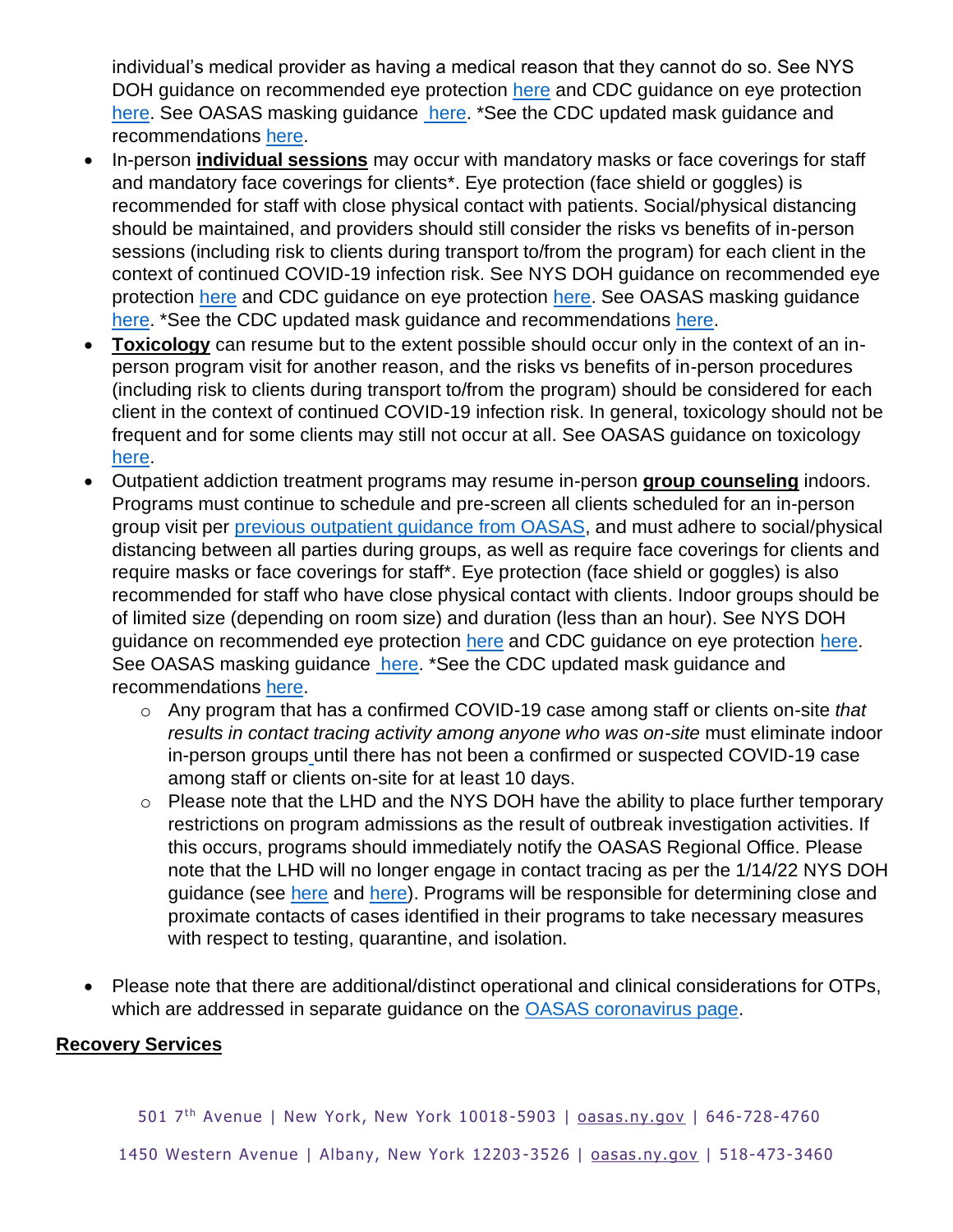Programs offering recovery services may allow but not require staff to resume operating in their office spaces but must adhere to all [business guidance for reopening.](https://forward.ny.gov/phase-two-industries) These programs must develop specific policies and protocols consistent with state issued quidance specific to office spaces. These policies and protocols to ensure infection control precautions in office spaces should include, but not be limited to, staff screening (e.g., COVID-19 risk and symptom questions, temperatures), visitor screenings, social/physical distancing among staff, staggered work schedules as needed, continued remote working when able, use of mandatory surgical masks for staff that have close physical contact with clients, mandatory face coverings for staff who do not have close physical contact with clients, and mandatory face coverings for clients\*, and disinfecting procedures. Eye protection (face shield or goggles) is recommended for staff that have close physical contact with clients. Programs must adhere also to any and all procedures of facility hosts when they are tenants and are responsible for ensuring infection control precautions within the space they occupy. See NYS DOH guidance on recommended eye protection [here](https://coronavirus.health.ny.gov/system/files/documents/2020/11/hcp_eye_protection_guidance_112520.pdf) and CDC quidance on eye protection [here.](https://www.cdc.gov/coronavirus/2019-ncov/hcp/infection-control-recommendations.html?CDC_AA_refVal=https%3A%2F%2Fwww.cdc.gov%2Fcoronavirus%2F2019-ncov%2Finfection-control%2Fcontrol-recommendations.html#anchor_1604360738701) See OASAS masking guidance [here.](https://oasas.ny.gov/guidance-mask-wearing-requirements) \*See the CDC updated mask guidance and recommendations [here.](https://www.cdc.gov/coronavirus/2019-ncov/prevent-getting-sick/types-of-masks.html)

- Any program that has a confirmed COVID-19 case among staff or clients on-site *that results in contact tracing activity among anyone who was on-site* must revert to working entirely through telepractice with most staff out of the office for at least 10 days.
- Please note that the LHD and the NYS DOH have the ability to place further temporary restrictions on program admissions as the result of outbreak investigation activities. If this occurs, programs should immediately notify the OASAS Regional Office. Please note that the LHD will no longer engage in contact tracing as per the 1/14/22 NYS DOH guidance (see [here](https://coronavirus.health.ny.gov/system/files/documents/2022/01/IsolationQuarantineFAQ_1.14.22.pdf) and [here\)](https://coronavirus.health.ny.gov/system/files/documents/2022/01/CT_FAQ%20for%20Employers_1.14.22.pdf). Programs will be responsible for determining close and proximate contacts of cases identified in their programs to take necessary measures with respect to testing, quarantine, and isolation.

Programs offering recovery services may resume offering in-person services to the public. They must adhere to any and all procedures of facility hosts when they are tenants and must also have their own infection control policies and protocols and adhere to social/physical distancing and require mandatory surgical masks for staff with close physical contact with clients, mandatory face coverings for staff with close physical contact with clients, and mandatory face coverings for clients\*. Eye protection (face shield or goggles) is recommended for staff with close physical contact with clients. Activities outdoors should be encouraged whenever possible. One-on-one indoor activities (with social/physical distancing and mandatory surgical masks for staff with close physical contact with clients, mandatory face coverings for staff with close physical contact with clients and mandatory face coverings for clients) are safer than group activities. Eye protection (face shield or goggles) is recommended for staff with close physical contact with clients. However, any indoor group activities should be of limited size (depending on room size) and duration (less than an hour). See NYS DOH guidance on recommended eye protection [here](https://coronavirus.health.ny.gov/system/files/documents/2020/11/hcp_eye_protection_guidance_112520.pdf) and CDC guidance on eye protection [here.](https://www.cdc.gov/coronavirus/2019-ncov/hcp/infection-control-recommendations.html?CDC_AA_refVal=https%3A%2F%2Fwww.cdc.gov%2Fcoronavirus%2F2019-ncov%2Finfection-control%2Fcontrol-recommendations.html#anchor_1604360738701) See OASAS masking guidance [here.](https://oasas.ny.gov/system/files/documents/2021/12/masking-guidance.pdf)

• Please note that the LHD and the NYS DOH have the ability to place further temporary restrictions on program admissions as the result of outbreak investigation activities. If this occurs, programs should immediately notify the OASAS Regional Office. Please note that the LHD will no longer engage in contact tracing as per the  $1/14/22$  NYS DOH guidance (see [here](https://coronavirus.health.ny.gov/system/files/documents/2022/01/IsolationQuarantineFAQ_1.14.22.pdf) and [here\)](https://coronavirus.health.ny.gov/system/files/documents/2022/01/CT_FAQ%20for%20Employers_1.14.22.pdf). Programs will be responsible for determining close and proximate contacts of cases